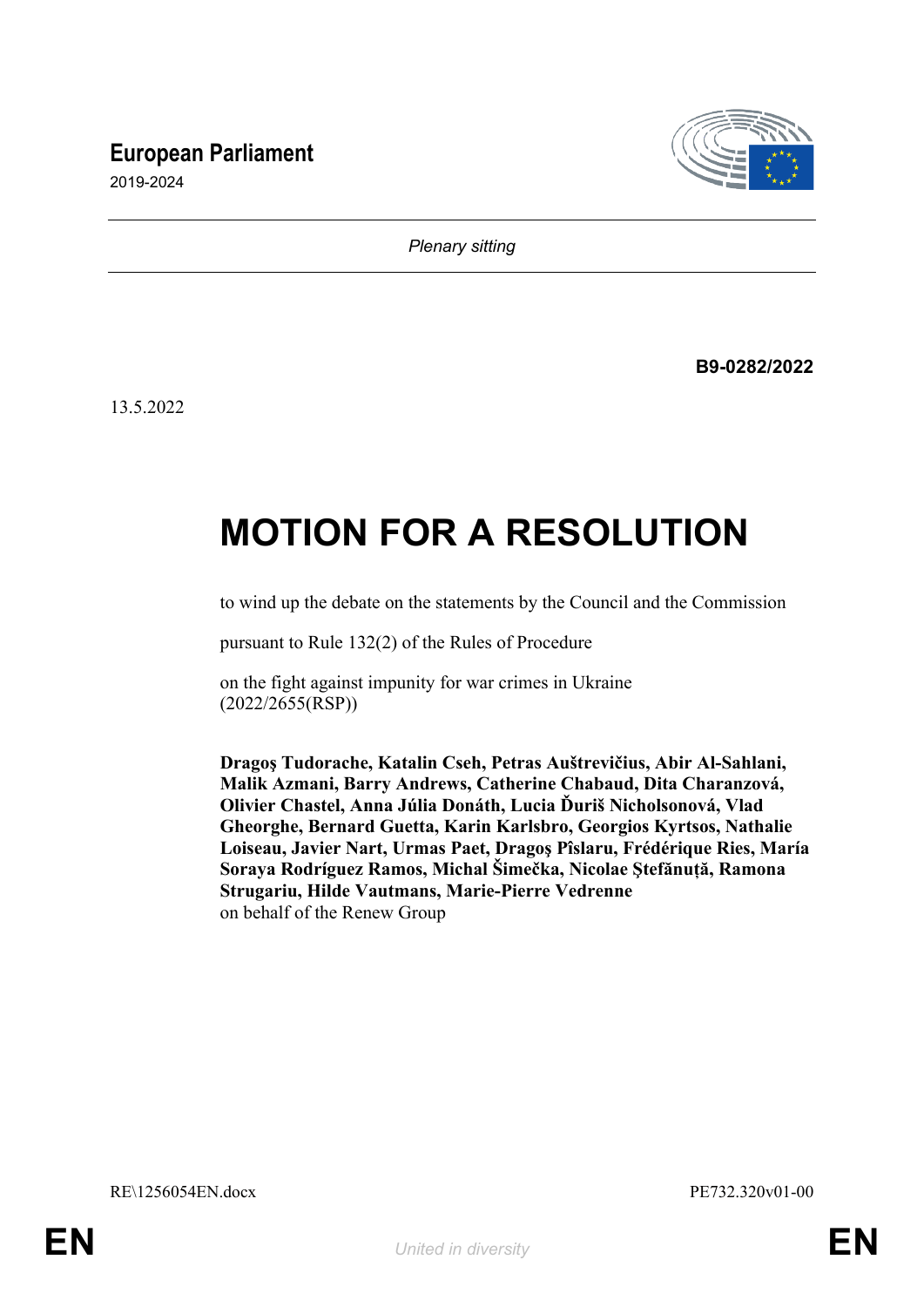#### **B9-0282/2022**

### **European Parliament resolution on the fight against impunity for war crimes in Ukraine (2022/2655(RSP))**

#### *The European Parliament*,

- having regard to its resolution of 11 March 2021 on the Syrian conflict 10 years after the uprising<sup>1</sup>,
- having regard to its previous resolutions on Russia and Ukraine, and in particular that of 1 March 2022 on the Russian aggression against Ukraine<sup>2</sup> , and that of 7 April 2022 on the conclusions of the European Council meeting of 24-25 March 2022, including the latest developments of the war against Ukraine and the EU sanctions against Russia and their implementation<sup>3</sup>,
- having regard to its resolution of 5 May 2022 on the impact of the war against Ukraine on women<sup>45</sup>,
- − having regard to its resolution of 17 July 2014 on the crime of aggression<sup>6</sup>,
- having regard to the statement by the Vice-President of the Commission / High Representative of the Union for Foreign Affairs and Security Policy (VP/HR) of 15 March 2022 on the fourth package of restrictive measures, in which the VP/HR acknowledged that atrocities amounting to war crimes had taken place in Ukraine,
- having regard to the Rome Statute of the International Criminal Court of 1998 and the Kampala Amendments of 2010 on the Crime of Aggression,
- having regard to the report from the Organization for Security and Co-operation in Europe (OSCE) of 13 April 2022 on the violations of international humanitarian and human rights law, war crimes, and crimes against humanity committed in Ukraine since 24 February 2022,
- having regard to the Nuremberg principles developed by the International Law Commission of the United Nations, which determine what constitutes a war crime,
- − having regard to the visit of President Metsola to Ukraine on 1 April 2022 and her statement on the international war crimes being committed in Ukraine,
- having regard to Council Decision (CFSP) 2022/638 of 13 April 2022 amending Decision 2014/486/CFSP on the European Union Advisory Mission for Civilian

<sup>5</sup>https://www.europarl.europa.eu/doceo/document/TA-9-2022-0206\_EN.html 6 OJ C 224, 21.6.2016, p. 31.

<sup>1</sup> OJ C 474, 24.11.2021, p. 130.

<sup>2</sup> OJ C 125, 18.3.2022, p. 2.

<sup>3</sup> Texts adopted, P9\_TA(2022)0121.

<sup>4</sup> Texts adopted, P9\_TA(2022)0206.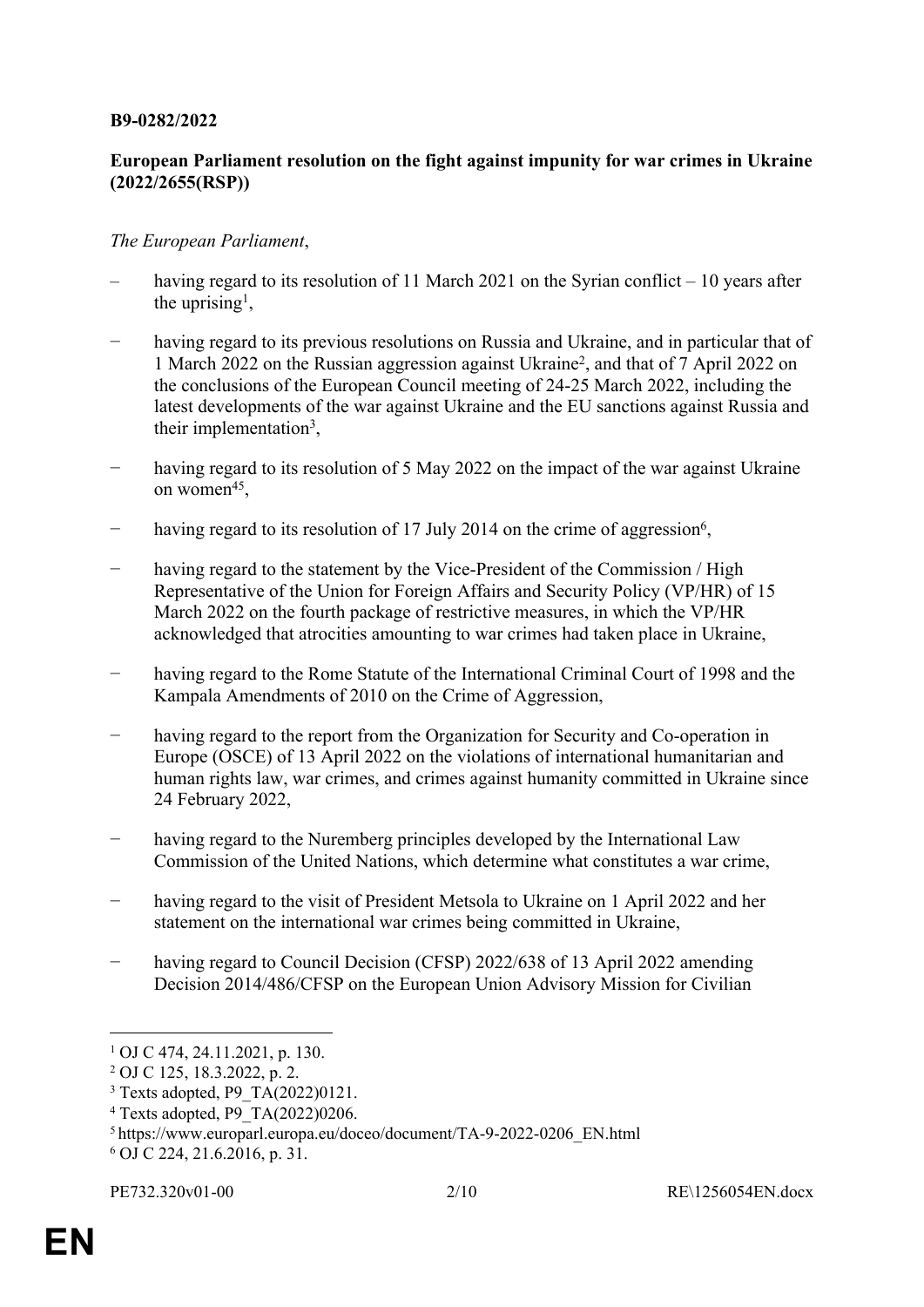Security Sector Reform Ukraine (EUAM Ukraine)<sup>7</sup>, which amended the mandate of EUAM Ukraine to provide support to the Ukrainian authorities and to facilitate the investigation and prosecution of any international crimes committed in the context of the Russian aggression against Ukraine,

- having regard to the Commission's proposal to amend Regulation (EU) 2018/1727 of the European Parliament and the Council, as regards the collection, preservation and analysis of evidence relating to genocide, crimes against humanity and war crimes at Eurojust (COM(2022)0187),
- having regard to UN Security Council Resolutions 1820 on sexual violence as a weapon of war and 1888 establishing the Special Representative on sexual violence in conflict,
- − having regard to UN Human Rights Council Resolution A/HRC/49/1 of 4 March 2022 on the situation of human rights in Ukraine stemming from the Russian aggression, in which it established an independent international commission of inquiry to investigate all alleged violations of human rights in the context of the Russian Federation's aggression against Ukraine,
- having regard to the definition of 'rape' during times of war established in 1998 by the International Criminal Tribunals for Rwanda and the International Criminal Tribunals for Yugoslavia,
- having regard the policy paper on sexual and gender-based crimes published by the Office of the Prosecutor of the International Criminal Court in June 2014,
- having regard to Rule 132(2) of its Rules of Procedure,
- A. whereas since 24 February 2022, when Russia started a new unprovoked, unjustified and illegal wave of military aggression and war in Ukraine, Russian military forces have been conducting indiscriminate attacks against civilians, including abductions, extrajudicial executions and torture in both invaded and occupied areas of Ukraine;
- B. whereas Russia's aggressive war on Ukraine, which has given rise to a wave of war crimes and crimes against humanity, is an act of state terrorism against another country and its citizens;
- C. whereas the Rome Statute defines the crime of aggression as 'the planning, preparation, initiation or execution, by a person in a position effectively to exercise control over or to direct the political or military action of a State, of an act of aggression which, by its character, gravity and scale, constitutes a manifest violation of the Charter of the United Nations';
- D. whereas the invasion of Ukraine may constitute a crime of aggression as defined in Article 8a of the Rome Statute;
- E. whereas the 2016 report of the International Criminal Court (ICC) on preliminary examination activities ruled that the situation within the territory of Crimea and

<sup>7</sup> OJ L 117, 19.4.2022, p. 38.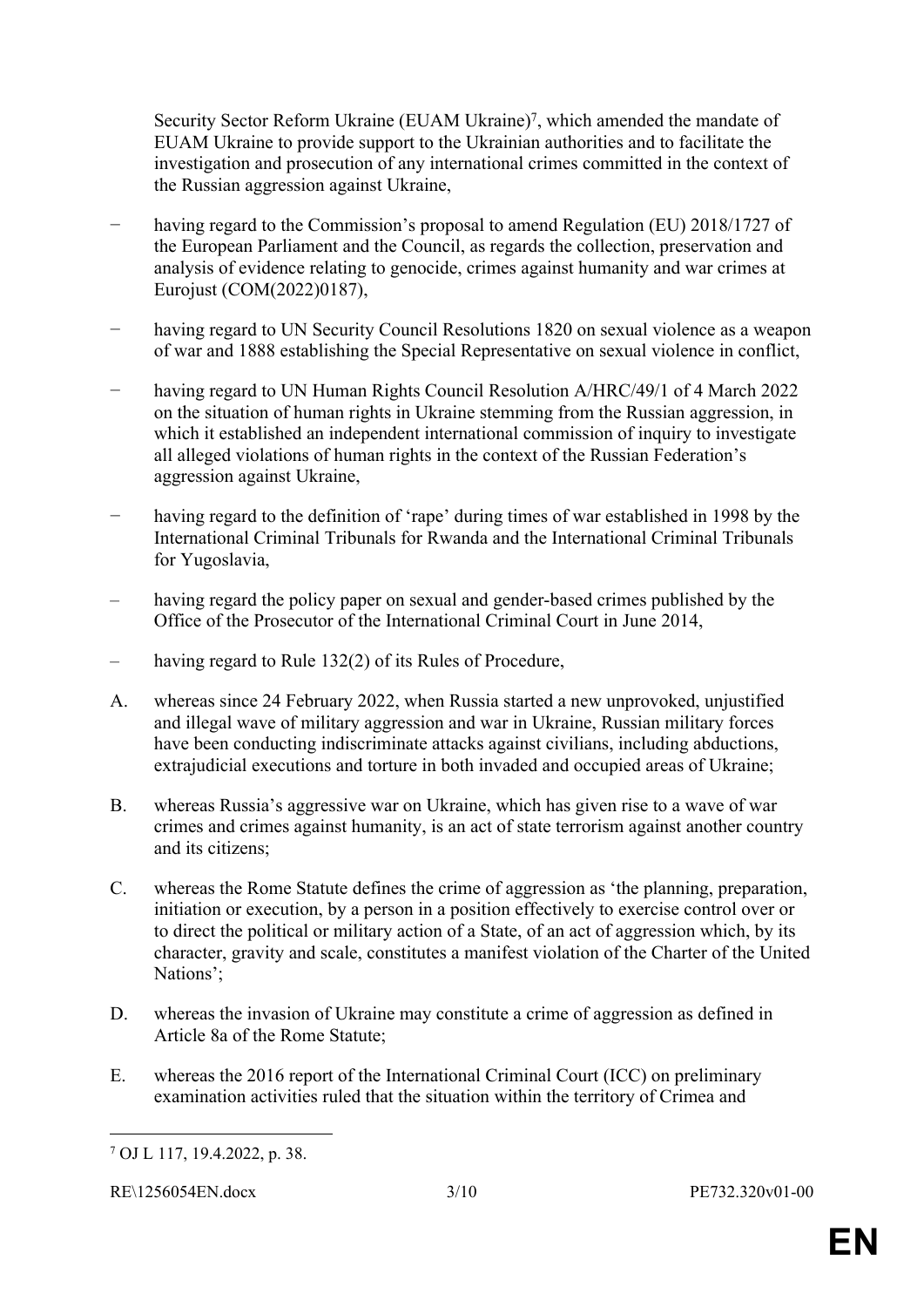Sevastopol factually amounted to an on-going state of occupation; whereas following the ICC's ruling, Russia withdrew its signature to the Rome Statute;

- F. whereas specialised reports have documented several thousands of cases of Russian military forces deliberately targeting women, men, and children, with official records indicating numerous cases of sexual violence, for example the case of the Russian soldier Alexei Bychkov who raped a two-year-old child in the Kharkiv region; whereas Russian soldiers use sexual violence as a form of torture in order to obtain confessions through rape, forced exposure and threats of sexual violence against children, women and men or their relatives; whereas according to the UN, one in three women and one in four men have experienced or witnessed such violence;
- G. whereas Russian forces have multiple times prevented the establishment of humanitarian corridors and thus blocked or obstructed the evacuation of the civilian population from the besieged territories;
- H. whereas Russia has been forcibly displacing hundreds of thousands of Ukrainian citizens, among them more than 200 000 children, from the occupied territories and transporting them to established camps on the territory of the Russian Federation;
- I. whereas the civilian population of the occupied Donetsk and Luhansk regions and Crimea are being forcibly recruited en masse and sent into combat against Ukraine's armed forces;
- J. whereas in the first three months of the war, the Ukrainian prosecutor general's office has opened more than 9 300 investigations into alleged war crimes and identified hundreds of suspects from Russia;
- K. whereas Russian forces have been detaining, abducting, kidnapping, targeting and killing journalists and media workers reporting from Ukraine; whereas journalists and media workers are protected under international humanitarian law by Article 79 of Additional Protocol I to the Geneva Conventions;
- L. whereas according to the Council of Europe platform for the protection of journalism and safety of journalists, at least 10 Ukrainian and international media workers have been killed and many others wounded;
- M. whereas Russian troops have been implicated in the looting of civilian property including food, clothing, household appliances, firewood and large amounts of grain, as well as in the battering of civilian infrastructures including those catering to the needs of vulnerable social groups, residential buildings, schools and hospitals;
- N. whereas the armed forces of the Russian Federation have been systematically taking away pieces of art, artefacts, and other objects of high cultural value from museums and exhibitions in the occupied territories, particularly from Mariupol and Melitopol, and in doing so, destroying the cultural heritage of Ukraine;
- O. whereas on 12 April 2022, Commissioner Reynders sent a letter to EU justice ministers to call for further coordination at political level on EU efforts to investigate war crimes and crimes against humanity committed in Ukraine;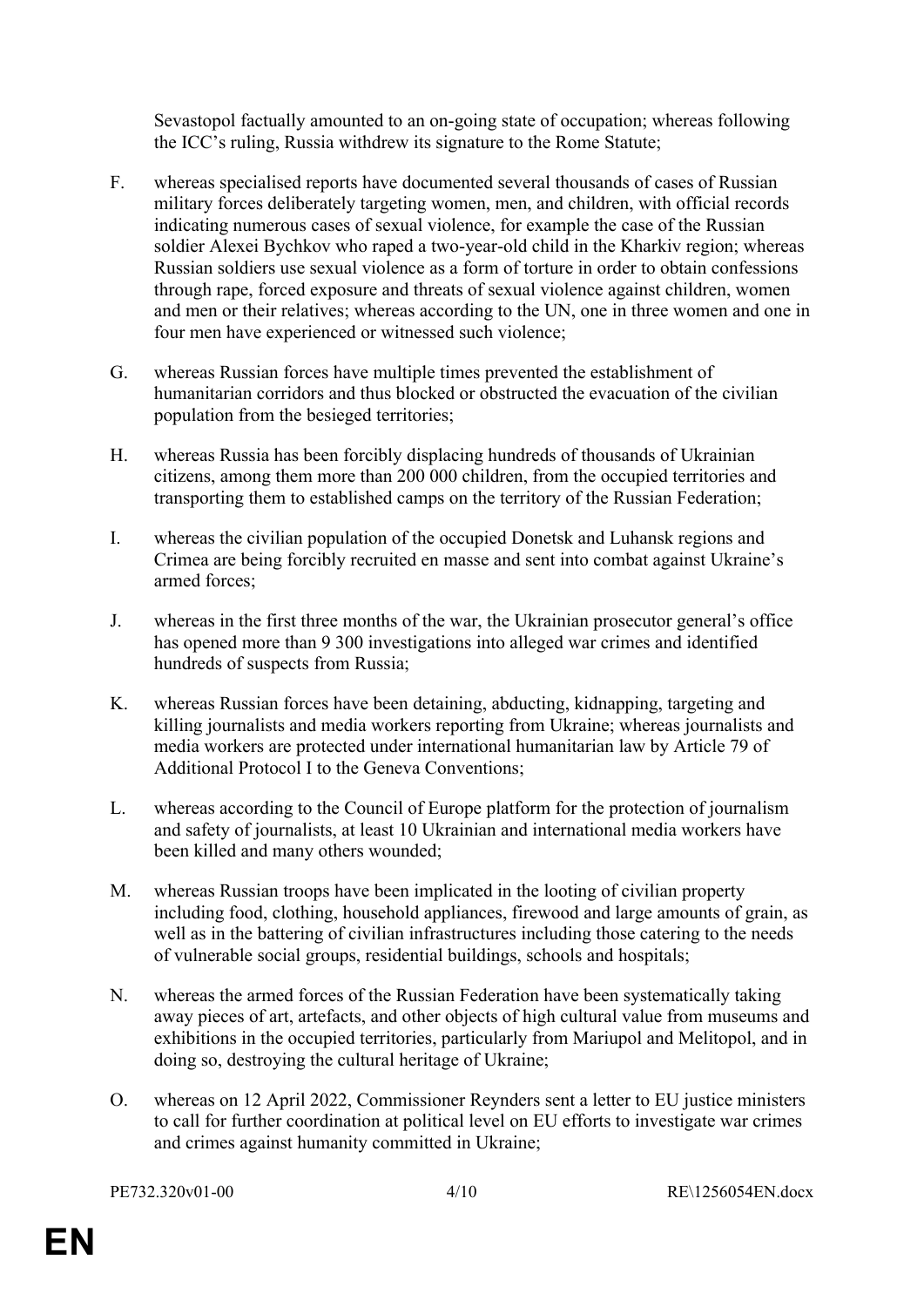- P. whereas on 15 April 2022, more than 600 bodies were found in Bucha alone after the Russian forces withdrew; whereas official records have documented enforced disappearances and torture as well as details of 16 apparently unlawful killings in Bucha, including nine summary executions and seven indiscriminate killings of civilians, in addition to the shooting in the shoulder of a nine-year-old girl who was trying to run away from the Russian forces;
- Q. whereas according to the mayor of Irpin, 50 % of the city's infrastructure, including critical infrastructure, had been destroyed as of 30 April 2022; whereas approximately 200-300 civilians and up to 50 Ukrainian soldiers were killed in the city; whereas after the killings, Russian soldiers crushed some of the dead bodies with tanks and rolled them into the asphalt;
- R. whereas in many cases, Russian military forces have fired at and destroyed civilian and public buildings and infrastructure;
- S. whereas some Member States (Estonia and Lithuania) have classified the war crimes in Ukraine as an act of genocide;
- T. whereas, according to several sources, Russia's mobile crematoriums, which its military use to clean up traces of their crimes, completed their 'cleansing' of the Livoberezhsky district of Mariupol on 12 April 2022; whereas more than 10 000 civilians have been killed<sup>.</sup>
- U. whereas atrocities similar to the cases mentioned above have occurred in many Ukrainian towns and villages invaded and occupied by Russia, with the real extent of war crimes likely to be much larger than documented;
- V. whereas governmental and international judicial bodies have initiated a series of accountability efforts, including the opening of a formal investigation by the ICC, as well as criminal investigations under the principle of universal jurisdiction by France, Germany, Lithuania, and Sweden; whereas coordination between the investigations of the ICC and those of governmental bodies is essential to bring justice swiftly; whereas national authorities, including those of the Netherlands, have seconded forensic staff to the ICC to directly support its efforts or are in the process of doing so;
- W. whereas on 25 April 2022, a joint investigation team was set up by the judicial authorities of Lithuania, Poland, and Ukraine, with the participation of the prosecutor of the ICC, which will deal with the documentation and collection of evidence to investigate war crimes in Ukraine; whereas this is the first time the ICC has participated in a joint investigation team;
- X. whereas the UN Security Council is paralysed over the situation in Ukraine owing to Russia's ability to veto any substantive action; whereas the UN did not react, either, to the bombing of Kyiv during an official visit by its secretary general on 27 April 2022;
- Y. whereas Ukraine's Office of the Ombudsman reported, in the first half of April 2022 alone, more than 400 complaints by Ukrainian citizens about cases of sexual violence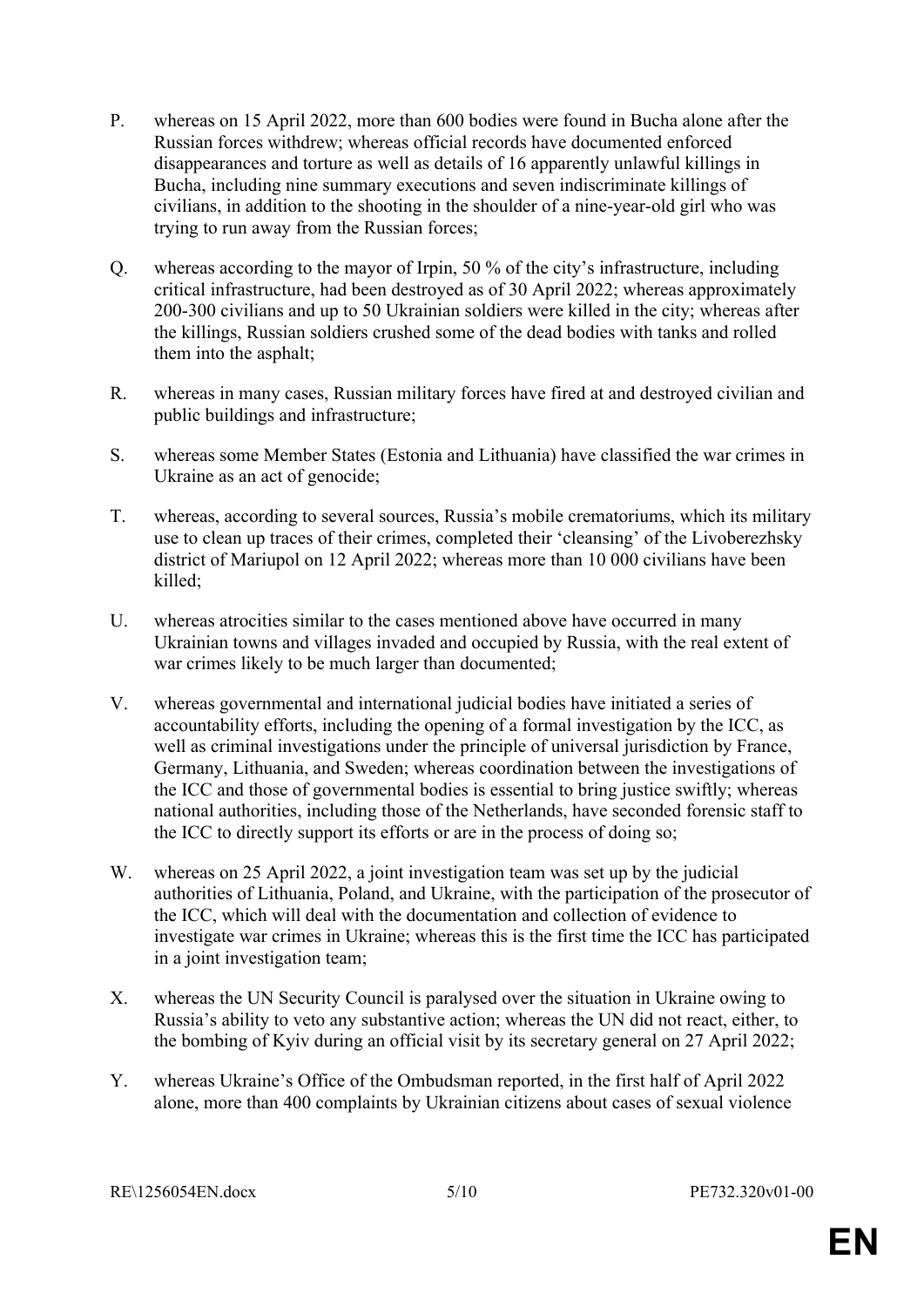by the Russian aggressors<sup>8</sup>, including accounts of rape against children, young women, elderly women, and men<sup>9</sup>;

- Z. whereas rape as a war crime is the hardest crime to document in a manner that can be brought to court and will stand the test of trial; whereas victims of sexual war crimes may face multiple risks of discrimination and stigma, in addition to physical harm; whereas victims and witnesses of sexual and gender-based crimes may also be witnesses to additional crimes:
- AA. whereas, given the nature of the evidence, the sensitivity of the topic and the long-term trauma of the victims of sexual violence, time is of crucial importance in collecting evidence and testimony and in providing medical and psychological assistance to the victims of sexual violence;
- AB. whereas the Belarusian regime has enabled Russia to wage and conduct its military aggression against Ukraine and therefore shares responsibility for Russia's war crimes;
- 1. Strongly condemns the Russian aggression in Ukraine and the grave violations of human rights and the laws of war that have been committed and continue to be committed by Russian troops, all of which have thus far gone unprosecuted and unpunished by Russia's military authorities;
- 2. Demands that the Russian Federation immediately terminate all military activities in Ukraine, unconditionally withdraw all military and paramilitary forces and military equipment from the entire internationally recognised territory of Ukraine, and fully respect Ukraine's territorial integrity, sovereignty and independence within its internationally recognised borders;
- 3. Underlines that all parties to the Russian war against Ukraine must abide by international humanitarian law and the laws of war, including the Geneva Conventions of 1949, the First Additional Protocol to the Geneva Conventions, and customary international law;
- 4. Stresses the grave risk that evidence related to war crimes is destroyed and cannot be collected and safely stored for the purpose of the investigations on war crimes in Ukraine; considers that swift action is of crucial importance for taking all necessary measures to make sure that those who have committed human rights violations and war crimes in Ukraine are held accountable;
- 5. Recalls that Ukrainian authorities continue to lack access to territories illegally occupied by Russia where Russian forces are alleged to have perpetrated further war crimes against the civilian population;
- 6. Calls on the Member States to offer direct support to the efforts of the ICC to investigate war crimes, both through financial means and by seconding (digital) forensic

<sup>8</sup> https://www.ukrinform.ua/rubric-society/3468477-na-timcasovo-zahoplenih-teritoriah-zagarbnikizgvaltuvali-400-ditej-i-doroslih-denisova.html

<sup>9</sup> https://www.ukrinform.ua/rubric-society/3464623-diti-pensioneri-coloviki-denisova-rozpovila-prokricusi-vipadki-gvaltuvan-rasistami-ukrainciv.html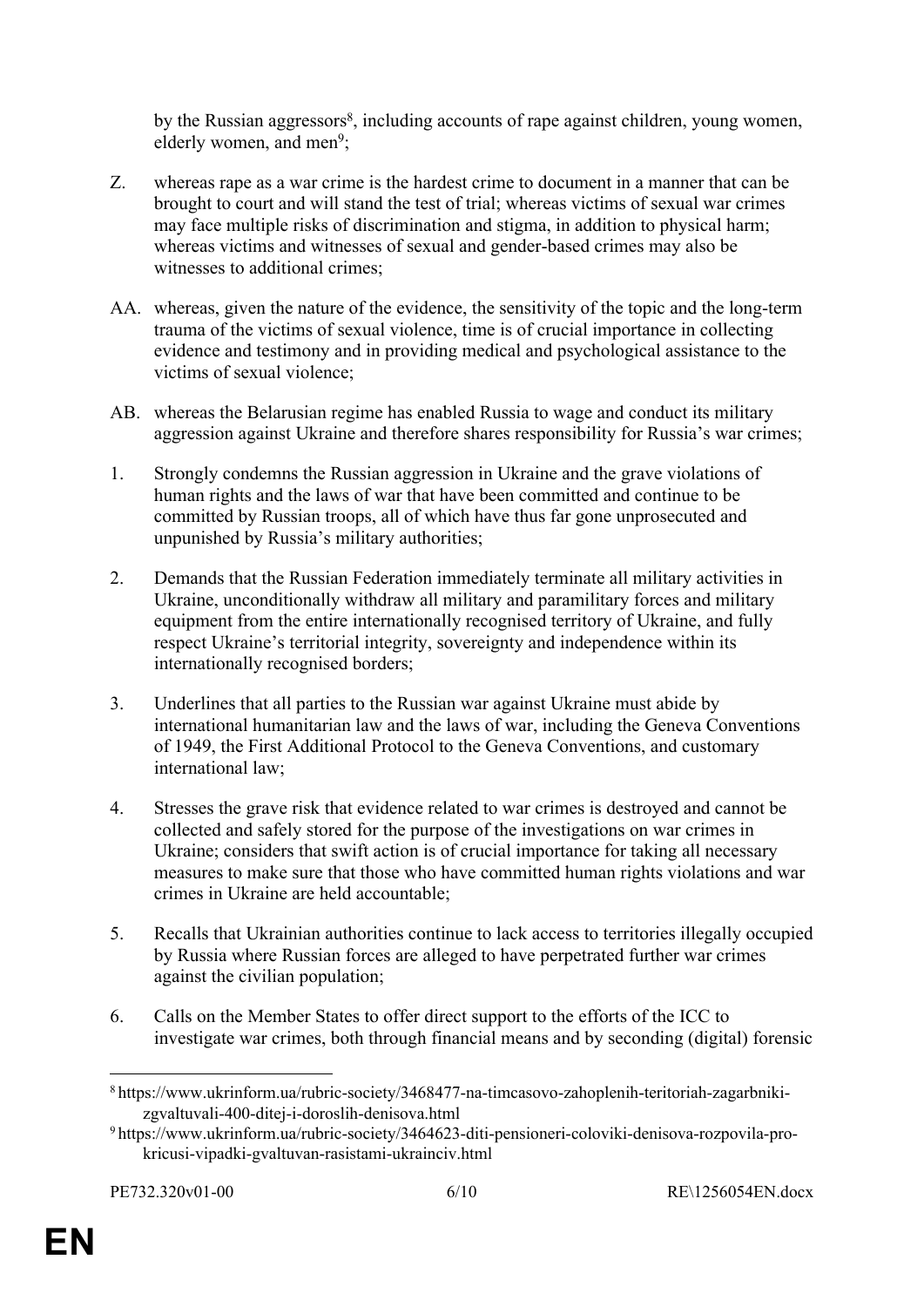experts and military analysts;

- 7. Calls on the Commission to explore the possibility of establishing an ad hoc tribunal, supported by the EU and like-minded partners, in order to prosecute the crime of aggression;
- 8. Underlines that the rights of victims of crimes under international law must be at the forefront of investigations and prosecutions, and that victims must be able to fully realise their rights to truth, justice, and reparations;
- 9. Strongly condemns the deliberate targeting, killing, abduction, detention and torture of journalists and media professionals reporting from the front line in Ukraine; recalls that such actions against journalists and media professionals wearing clear markings may be qualified as war crimes; calls on the Commission to continue to assist journalists and media professionals in Ukraine by providing them with the protection equipment and medical supplies they need on the ground;
- 10. Welcomes the setting up of the joint investigation team (JIT) by Lithuania, Poland and Ukraine, coordinated by the European Union Agency for Criminal Justice Cooperation (Eurojust), in which the Office of the Prosecutor of the ICC will be a first-time participant, aiming to facilitate investigations and prosecutions in the participating states as well as those that could be taken forward before the ICC;
- 11. Encourages Member States to join the JIT, which channels investigations on war crimes committed in Ukraine into a close collaborative partnership that will enable efficient, rapid and real-time coordination and exchange of information between the parties to the JIT;
- 12. Recognises in this regard the increasing role of Eurojust in coordinating joint investigations into core international crimes and supporting the JIT partners with operational, analytical, legal and financial assistance; acknowledges the resulting budgetary implications;
- 13. Welcomes the Commission's proposal to reinforce the mandate of Eurojust to include the collection, preservation and sharing of evidence of war crimes, including satellite images, photographs, videos, audio recordings, DNA profiles and fingerprints; stresses the importance of the cooperation between Eurojust and Europol, in accordance with their respective mandates, in processing, analysing and sharing evidence with the relevant national and international authorities; urges the Member States to support the agency in helping to ensure accountability for the crimes committed in Ukraine; commends the work of the JIT into alleged core international crimes and calls on the Member States to continue to work and cooperate, through their Prosecutors General, with the Office of the Prosecutor of the ICC and the Ukrainian authorities, ensuring positive complementarity in their approach; calls on the Commission and Eurojust, given the budgetary implications of this new mandate, estimated at a further EUR 15.705 million and 16 additional posts, to prepare all actions to make sure all posts are filled as soon as possible following the entry into force of the proposal; stresses the importance, furthermore, of allocating posts with an appropriate grading to fulfil the tasks envisaged under the amended mandate;

RE\1256054EN.docx 7/10 PE732.320v01-00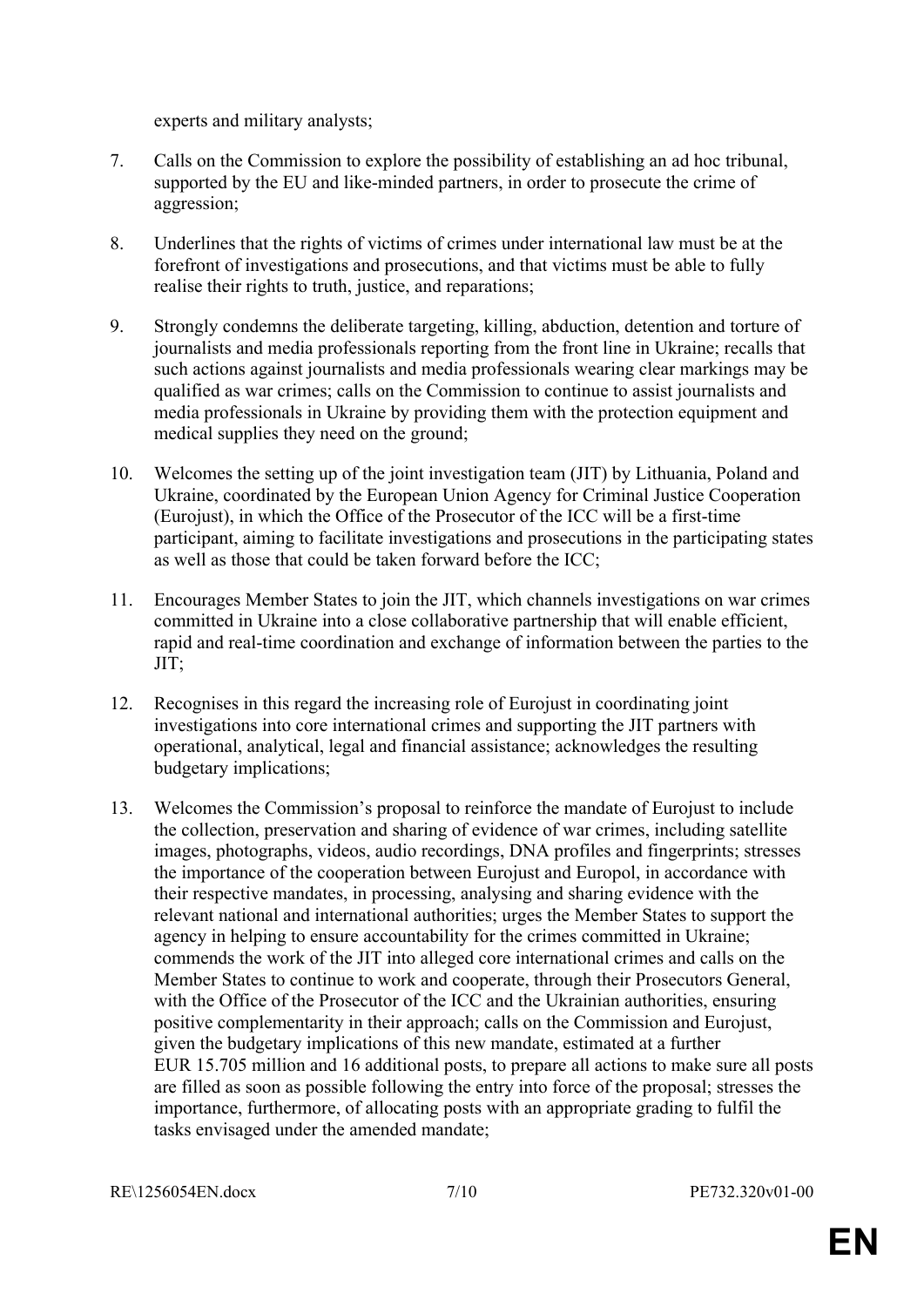- 14. Calls on the EU and its Member States to continue their diplomatic and political support to the ICC, as well as to provide proper financial resources to enable it to fulfil the tasks within its mandate; underlines the EU's leading role in the fight against impunity, including its support for the ICC as the only international institution that has the ability to prosecute some of the world's most horrific crimes and to defend victims that have no other recourse;
- 15. Regrets the limited progress on the effective prosecution of sexual and gender-based crimes within the ICC; is of the opinion that the cases of the victims of the illegal invasion of Ukraine could set a precedent in this respect; calls on the EU and its Member States to support gender mainstreaming in any ongoing and future investigations;
- 16. Encourages EU institutions and agencies involved in evidence gathering and investigating war crimes in Ukraine to work closely together with Ukraine's Prosecutor General as well as Ukrainian state and civil society organisations dedicated to fighting impunity for war crimes committed in Ukraine;
- 17. Welcomes the efforts of individual Member States to send special crime investigation teams to Ukraine;
- 18. Underlines that Parliament will stay fully involved in the fight for international justice for the victims of the crimes committed; calls on Eurojust to fully inform Parliament in due time of the execution of its abovementioned new mandate on war crimes perpetrated by Russia in Ukraine, and calls for the establishment of a temporary combined sub-committee of the Committee on Foreign Affairs and the Committee on Civil Liberties, Justice and Home Affairs, to serve as the contact point for sharing this information; advocates for Parliament to be closely involved in Eurojust's revised mandate on war crimes perpetrated in Ukraine by holding public hearings and by collecting, documenting and publishing evidence in a so-called 'white book';
- 19. Calls on the Commission to work closely together with the ICC and Eurojust under its revised mandate on the documentation of wartime rape, abuse and or other forms of sexual violence in Ukraine, including by collecting statistical or pattern-related evidence from relevant experts and medical and pharmaceutical records, and by searching for and documenting accounts of war rape in Ukraine that appear online in the press and on social media and which can lead investigators to the victims of rape; calls for this work to be complemented by similar efforts in refugee camps and, whenever possible, on the ground in Ukraine;
- 20. Notes that there are many NGOs in Ukrainian territory putting effort into documenting war crimes, including mass rapes during war time, and that their efforts need to be supported and consolidated;
- 21. Calls on the EU Member States to consolidate procedural protection for witnesses and, particularly, victims of sexual violence, in order to avoid retraumatisation and inter alia, to facilitate the collection of testimonies;
- 22. Welcomes the adoption by the Verkhovna Rada of Draft Law #7304, which provides for the admission of the ICC to work inside Ukraine and calls on the Ukrainian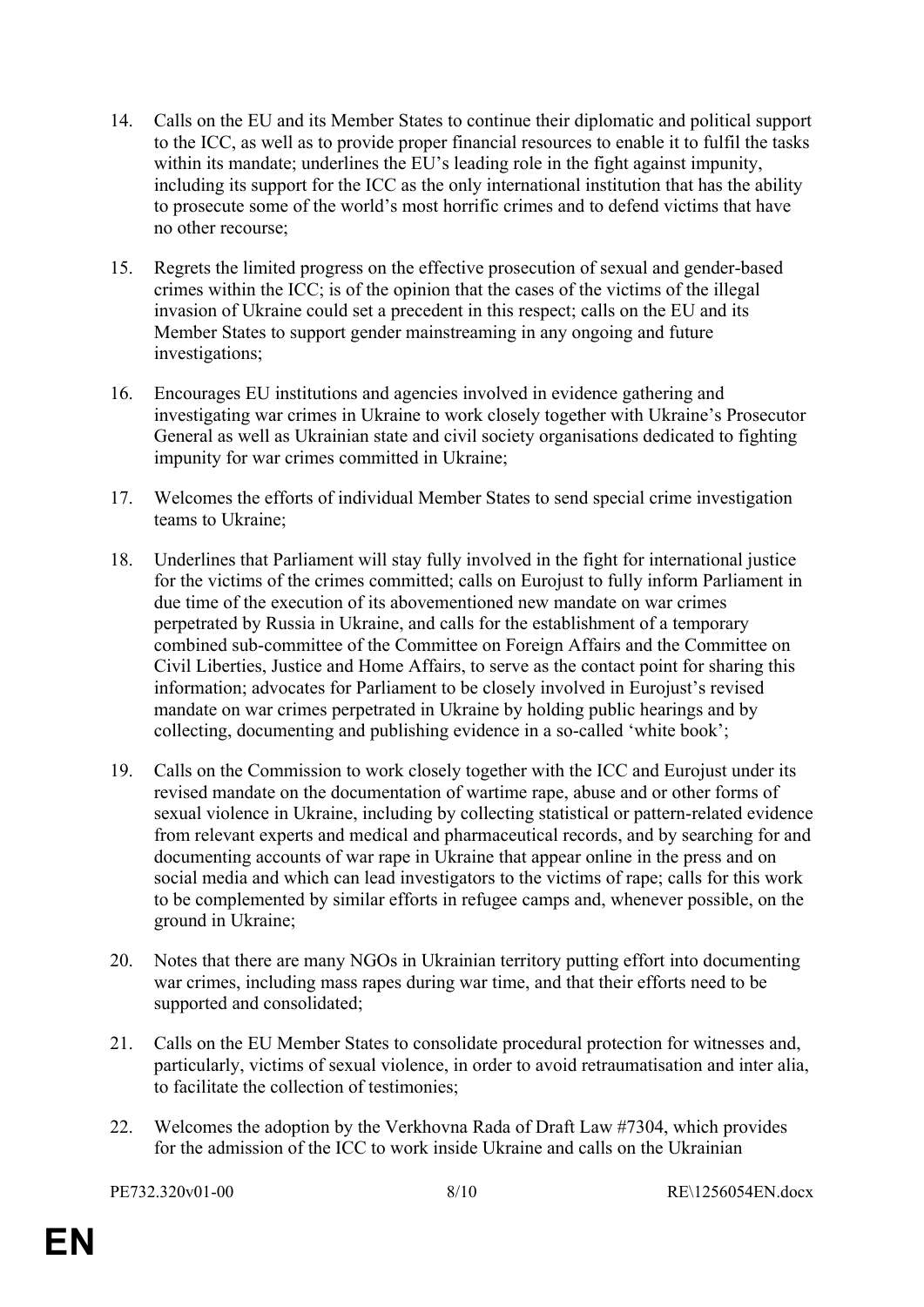authorities to support the accountability efforts by urgently ratifying the Rome Statute of the ICC and formally becoming a member of the court;

- 23. Demands that the Russian armed forces uphold the fundamental principles of the laws of war and immediately put an end to the killings and indiscriminate attacks in Ukraine in the areas that they occupy;
- 24. Calls on the Russian authorities to put an immediate end to the forcible displacement of Ukrainian citizens; demands that Ukrainian citizens forcibly displaced to the territory of the Russian Federation be permitted to return safely to Ukraine; insists that, meanwhile, they be permitted to establish contact with their relatives in Ukraine or elsewhere and that they be provided with the necessary supplies and services, including education for children and medical care for those in need; calls on the Russian authorities to permit the International Committee of the Red Cross (ICRC) to facilitate communication between Ukrainian citizens forcibly displaced to Russia and their relatives in Ukraine or elsewhere;
- 25. Calls on Russia to immediately stop targeting civilians and to refrain from using prohibited weapons in Ukraine;
- 26. Calls on Russia to refrain from inflicting targeted damage to civilian infrastructure in Ukraine, including medical infrastructure, power grids, transport and communication infrastructure, education facilities, and infrastructure sheltering civilians;
- 27. Calls on all parties to the conflict to uphold the provisions of ICRC customary humanitarian law which explicitly prohibit rape during international and noninternational armed conflicts;
- 28. Reiterates its call on the Commission to present an EU action plan on impunity and calls for a specific chapter on Ukraine; stresses that this action plan should seek to better coordinate and harmonise Member States' resources and efforts to prosecute war criminals in the EU when possible;
- 29. Calls on the European Council to organise an extraordinary session to discuss possible avenues within the framework of multilateral institutions to bring the perpetrators of war crimes in Ukraine to justice, including both political and military leaders;
- 30. Calls on the Member States that have not yet done so to ratify the Kampala amendments on the crime of aggression and the war crimes amendments to the Rome Statute; reiterates its call on the Member States to incorporate them into their national legislation;
- 31. Calls on the Commission and the European Council to investigate the possibility of seizing Russia's frozen assets to finance the rebuilding of Ukraine after the war;
- 32. Instructs its President to forward this resolution to the Vice-President of the Commission / High Representative of the Union for Foreign Affairs and Security Policy, the European Council, the Council, the Commission, the governments and parliaments of the Member States, the United Nations, the Council of Europe, the Organization for Security and Co-operation in Europe, the President, Government and